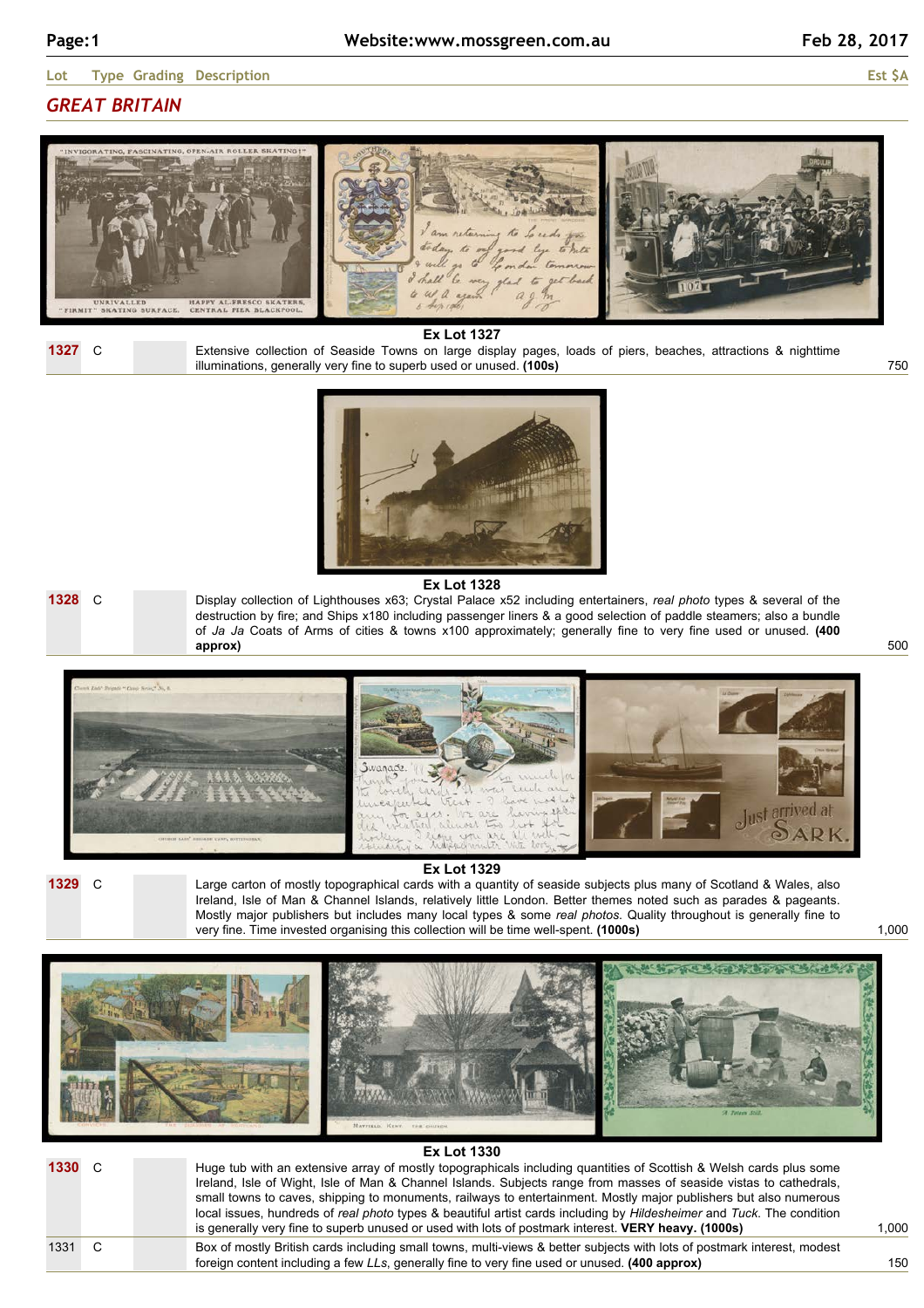400

## *GREAT BRITAIN (continued)*

|        |  | Lot Type Grading Description                                                                                      | Est \$A |
|--------|--|-------------------------------------------------------------------------------------------------------------------|---------|
| 1332 C |  | 1960s (?) oversize (222x148mm) Vistasound Singing Pictures with views of Cardiff, Clifton, Brixham or Polperro x2 |         |
|        |  | all being 45rpm records! of "Purple People Eater", "Witch Doctor" x2, "Glorious Devon" or "Stairway of Love". (6) | 60      |



### **1333** C

#### **Ex Lot 1333**

Single-volume collection of Bath (Somerset) with lots of standard topographicals but including Undivided Backs (likely more than we noted), artistic studies by *Judge's* and *LL* and many *real photo* types, also better subjects including animated streetscapes, hospital interiors, nice sequence of 1909 *Bath Pageant* cards, transport, suburbs, hotels, entertainment, etc, also about a dozen early *cartes de visite* by local photographers & c.1910 photo (215x157mm, affixed to card) of a laden charabanc, generally very fine & mostly unused. **(500+)**



## **Ex Lot 1334**

**1334** C

Albums of **1)** Buses & Trolley Buses including lots of *Pamlin Prints* & *Photomatic* reprints of classic cards; **2)** Blackpool; **3)** Tower Bridge; **4)** "On the Beach" including Beach Cricket; and **5)** Fairs; many *real photo* types & better subjects, condition variable but generally fine to very fine used or unused. **(many 100s)**

300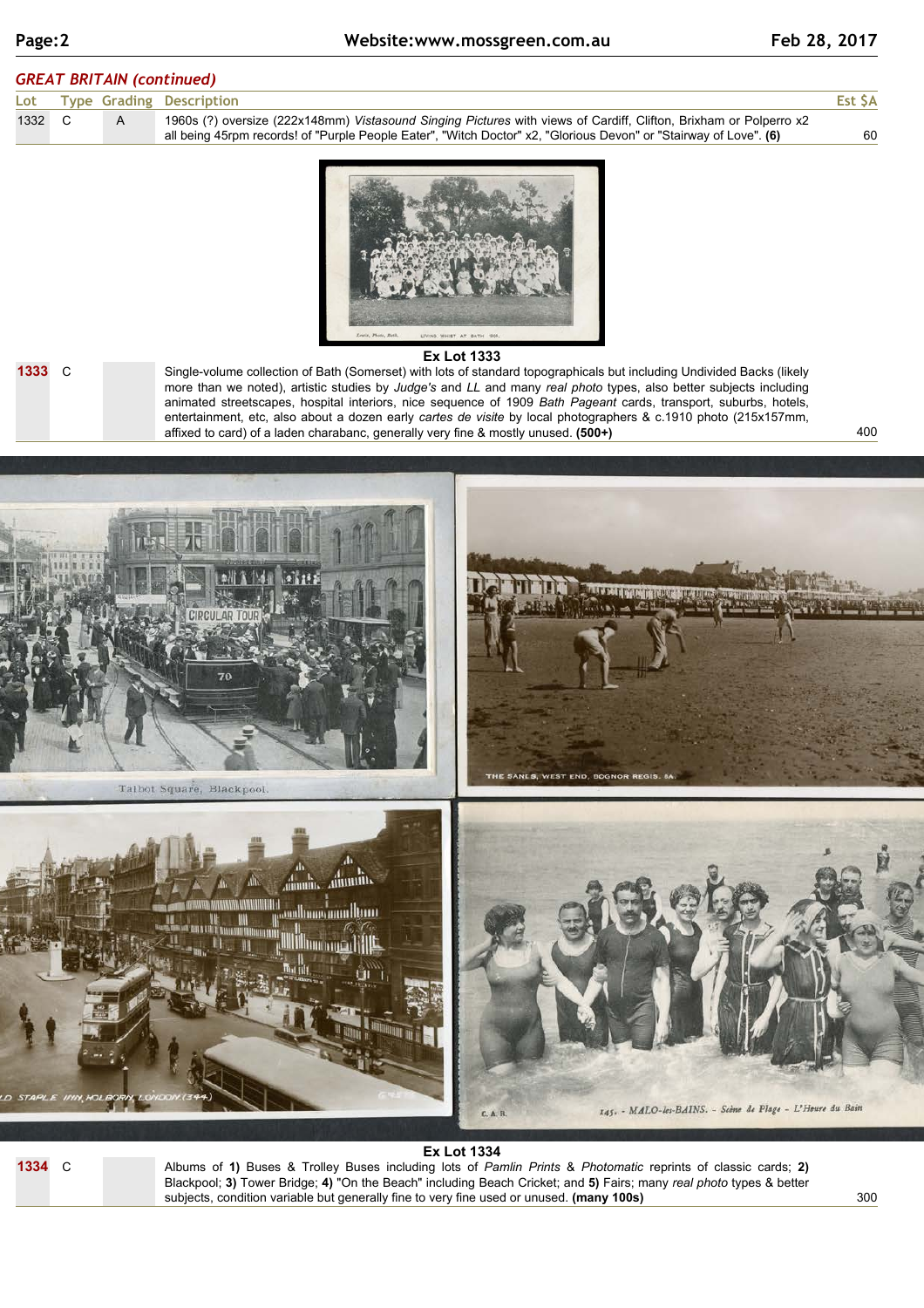# *GREAT BRITAIN (continued)*

**Lot Type Grading Description Est \$A**

| 1335 C |    |            | Scarce group with 1888 beautiful advice card for Waterlow & Sons, 1/2d orange with 'W&S' perfin; 1890 Penny<br>Postage Jubilee card registered in 1899 & VF; c.1898 court-size In Memoriam card for General Gordon, unused;<br>1910 Scandal of the Anglican Vicar & the French Lady W Shepherd & Co (Market Bosworth) x3, unused; 1903<br>Strathnaver Fairy Circle Golden Jubilee of the Charge of the Light Brigade, unused; 1904 advertising card for<br>Edwards' Entertainers superb unused; 1904 Cartwright Memorial Hall Exhibition Bradford "silk" used at Ilkley; c.1905<br>(?) WH Hall (Widnes) real photo "The 5 Notorious Prisoners at Widnes for Preaching & Singing", unused; 1908 W<br>Gothard (Barnsley) real photo disaster cards x3, unused; c.1910 (?) real photo card of suffragette Annie Besant,<br>superb unused; Alexander Baird & Son Art Nouveau Lady with Apples by Annie French, unused; and c.1910 (?)<br>Rotary Photographic Co four cards with postcard-backs each with 12 (2) or 20 (2) perforated real photos of actress<br>Gladys Cooper (3) or "Mother and Child" with large-part original gum!!; also 1899-1902 mostly chromolithos x23<br>including Raphael Tuck x16 & advertising type for Restaurant Frascati (Oxford Street); and Fox Hunting selection<br>including real photo types x5 & a batch of artist cards including by Olive Whitmore x9, etc; mostly unused. (85) | $1,000^{T}$      |
|--------|----|------------|-------------------------------------------------------------------------------------------------------------------------------------------------------------------------------------------------------------------------------------------------------------------------------------------------------------------------------------------------------------------------------------------------------------------------------------------------------------------------------------------------------------------------------------------------------------------------------------------------------------------------------------------------------------------------------------------------------------------------------------------------------------------------------------------------------------------------------------------------------------------------------------------------------------------------------------------------------------------------------------------------------------------------------------------------------------------------------------------------------------------------------------------------------------------------------------------------------------------------------------------------------------------------------------------------------------------------------------------------------------------------------------------------------------------|------------------|
| 1336   | C. |            | Marvellous collection of multi-view topographical cards in many different styles including & couple of chromolithos &<br>numerous real photo types, many for large cities but even more for small villages such as Potterspury, Trimley,<br>Ribchester, Stonyhurst, Sabden, Okeover, Silverdale etc etc, others for Districts or Buildings such as Furness Abbey,<br>St Paul's Church Longridge & The Crooked House at Himley, also "West Hartlepool, Shelled by the Germans"<br>(minor crease) & Crystal Palace Before & After the 1936 Fire, postmark interest but also many unused & generally<br>fine to very fine. Ex Keith Harrison. (130 approx)                                                                                                                                                                                                                                                                                                                                                                                                                                                                                                                                                                                                                                                                                                                                                           | 400 <sup>1</sup> |
| 1337   | C. |            | Old-Time "Midget Post Cards" album of real photo cards - mostly about half-normal postcard size, including four<br>diamond-shapes & a narrow vertical card - featuring Royalty or Actresses (mainly) & Actors, mostly unused but some<br>are postally used, generally fine to very fine. An original collection offered intact. Ex Keith Harrison. (170)                                                                                                                                                                                                                                                                                                                                                                                                                                                                                                                                                                                                                                                                                                                                                                                                                                                                                                                                                                                                                                                          | 170 <sup>T</sup> |
| 1338 C |    | $A - /A +$ | 1910 Japan-British Exhibition "Valentine" coloured cards x12 plus four oversize cards (190x140mm, one creased)<br>that we have not seen before, also a Rotary Photographic black & white view, all unused. Lovely group. (17)                                                                                                                                                                                                                                                                                                                                                                                                                                                                                                                                                                                                                                                                                                                                                                                                                                                                                                                                                                                                                                                                                                                                                                                     | $150^T$          |
| 1339   | C  |            | <b>CHESHIRE:</b> Old album of Chester cards including ancient & Tudor buildings, some lovely real photos including<br>multi-views x3 & some artist cards, generally fine to very fine used or unused. Ex Derek Pocock. (114)                                                                                                                                                                                                                                                                                                                                                                                                                                                                                                                                                                                                                                                                                                                                                                                                                                                                                                                                                                                                                                                                                                                                                                                      | 150              |



# **1340** C A/A+

### **Ex Lot 1340 JUDGES LTD (HASTINGS):** Beautiful collection of topographical cards featuring small towns, ancient monuments & churches, private houses, unusual landscapes etc, some with notations on the address side but generally suside & mostly unused. An outstanding lot.

churches, streetscapes, etc, also Transport, Naval Exhibition, Nighttime, generally very fine & mostly unused. Characteristically for this publisher with many unusual perspectives of stock-standard subjects. **(300 approx)**

*Judges* cards are instantly recognisable for the quality composition & artistry of the photographic images, most of which are truly works of art. Most are also distinctive for being sepia prints but this collection includes some in black & white and a few of pencil sketches. A further feature is the rendering of "common subjects" from unexpected perspectives. **(900 approx) -** Loose cards with strong Hastings content including "Extraordinary High Tide...1905" x2 & a group of "Little Photos", others of towns, lighthouses, seascapes, windmills etc, also some - unusual for this producer - coloured types, animals & flowers, mostly unused & generally very fine. **(260+)** 1341 C **- "Fred Judge's London"** beautiful collection of mostly sepia views of London's public buildings monuments & 1342 C A/A+

1,000

200